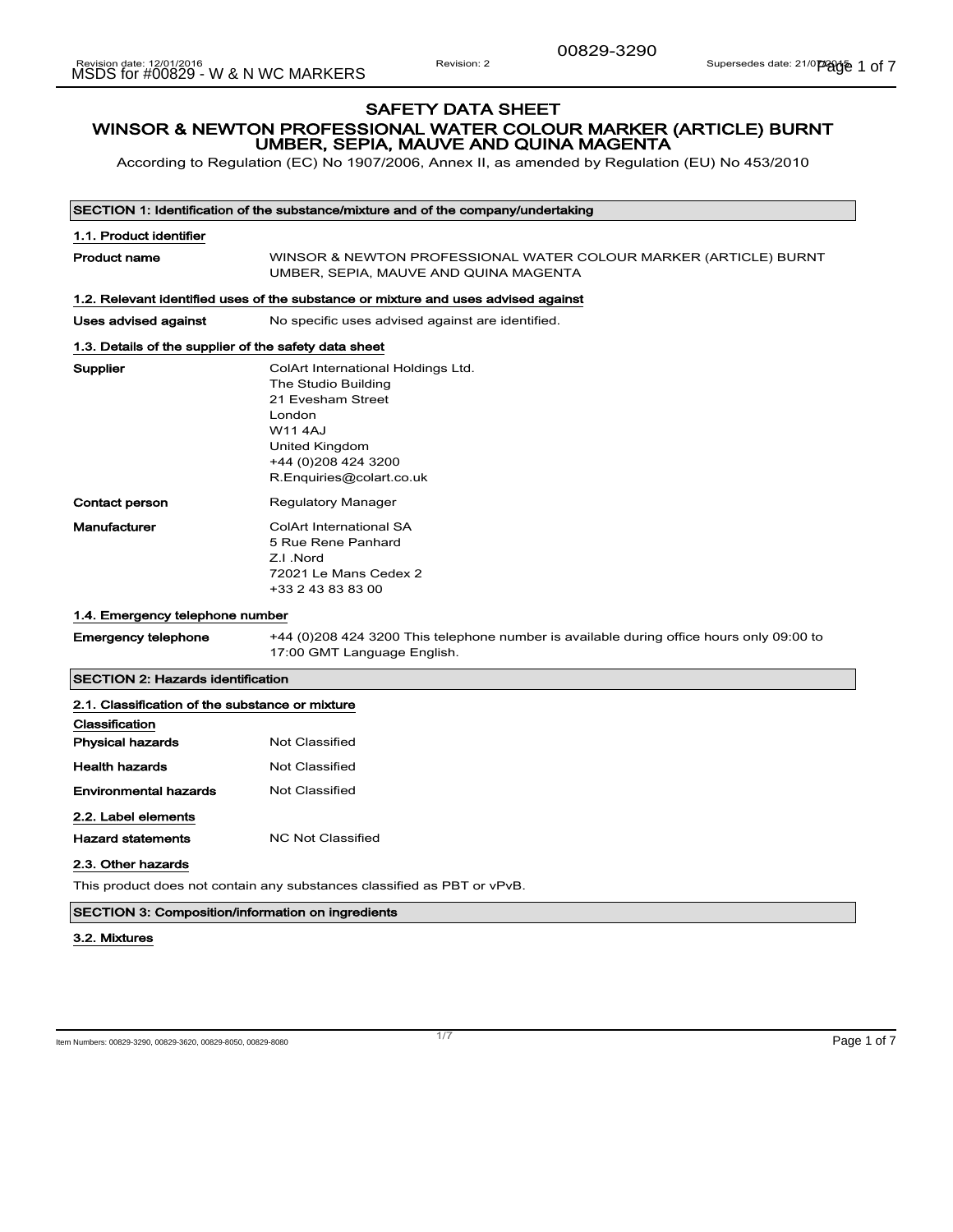| Polyethylene glycol octylphenyl ether                                              | $1 - 5%$                                                                                                                                                                                                               |  |
|------------------------------------------------------------------------------------|------------------------------------------------------------------------------------------------------------------------------------------------------------------------------------------------------------------------|--|
| CAS number: 9036-19-5                                                              |                                                                                                                                                                                                                        |  |
| Classification<br>Aquatic Chronic 3 - H412                                         | Classification (67/548/EEC or 1999/45/EC)                                                                                                                                                                              |  |
| The Full Text for all R-Phrases and Hazard Statements are Displayed in Section 16. |                                                                                                                                                                                                                        |  |
| <b>Composition comments</b>                                                        | Contains SVHC, CAS 9036-19-5 ≥ 0.1%.                                                                                                                                                                                   |  |
| <b>SECTION 4: First aid measures</b>                                               |                                                                                                                                                                                                                        |  |
| 4.1. Description of first aid measures                                             |                                                                                                                                                                                                                        |  |
| <b>General information</b>                                                         | If in doubt, get medical attention promptly. Show this Safety Data Sheet to the medical<br>personnel.                                                                                                                  |  |
| Inhalation                                                                         | Move affected person to fresh air and keep warm and at rest in a position comfortable for<br>breathing. Loosen tight clothing such as collar, tie or belt. Get medical attention if symptoms<br>are severe or persist. |  |
| Ingestion                                                                          | Rinse mouth thoroughly with water. Get medical advice/attention if you feel unwell. Do not<br>induce vomiting unless under the direction of medical personnel.                                                         |  |
| Skin contact                                                                       | Rinse with water.                                                                                                                                                                                                      |  |
| Eye contact                                                                        | Rinse with water. Get medical attention if any discomfort continues.                                                                                                                                                   |  |
| <b>Protection of first aiders</b>                                                  | First aid personnel should wear appropriate protective equipment during any rescue.                                                                                                                                    |  |
|                                                                                    | 4.2. Most important symptoms and effects, both acute and delayed                                                                                                                                                       |  |
| General information                                                                | The severity of the symptoms described will vary dependent on the concentration and the<br>length of exposure.                                                                                                         |  |
| Inhalation                                                                         | No specific symptoms known.                                                                                                                                                                                            |  |
| Ingestion                                                                          | No specific symptoms known.                                                                                                                                                                                            |  |
| Skin contact                                                                       | No specific symptoms known.                                                                                                                                                                                            |  |
| Eye contact                                                                        | No specific symptoms known. May be slightly irritating to eyes.                                                                                                                                                        |  |
|                                                                                    | 4.3. Indication of any immediate medical attention and special treatment needed                                                                                                                                        |  |
| Notes for the doctor                                                               | Treat symptomatically.                                                                                                                                                                                                 |  |
| <b>SECTION 5: Firefighting measures</b>                                            |                                                                                                                                                                                                                        |  |
| 5.1. Extinguishing media                                                           |                                                                                                                                                                                                                        |  |
| Suitable extinguishing media                                                       | The product is not flammable. Extinguish with alcohol-resistant foam, carbon dioxide, dry<br>powder or water fog. Use fire-extinguishing media suitable for the surrounding fire.                                      |  |
| Unsuitable extinguishing<br>media                                                  | Do not use water jet as an extinguisher, as this will spread the fire.                                                                                                                                                 |  |
| 5.2. Special hazards arising from the substance or mixture                         |                                                                                                                                                                                                                        |  |
| <b>Specific hazards</b>                                                            | None known.                                                                                                                                                                                                            |  |
| <b>Hazardous combustion</b><br>products                                            | Thermal decomposition or combustion products may include the following substances:<br>Harmful gases or vapours.                                                                                                        |  |
| 5.3. Advice for firefighters                                                       |                                                                                                                                                                                                                        |  |

Item Numbers: 00829-3290, 00829-3620, 00829-8050, 00829-8080 Page 2 of 7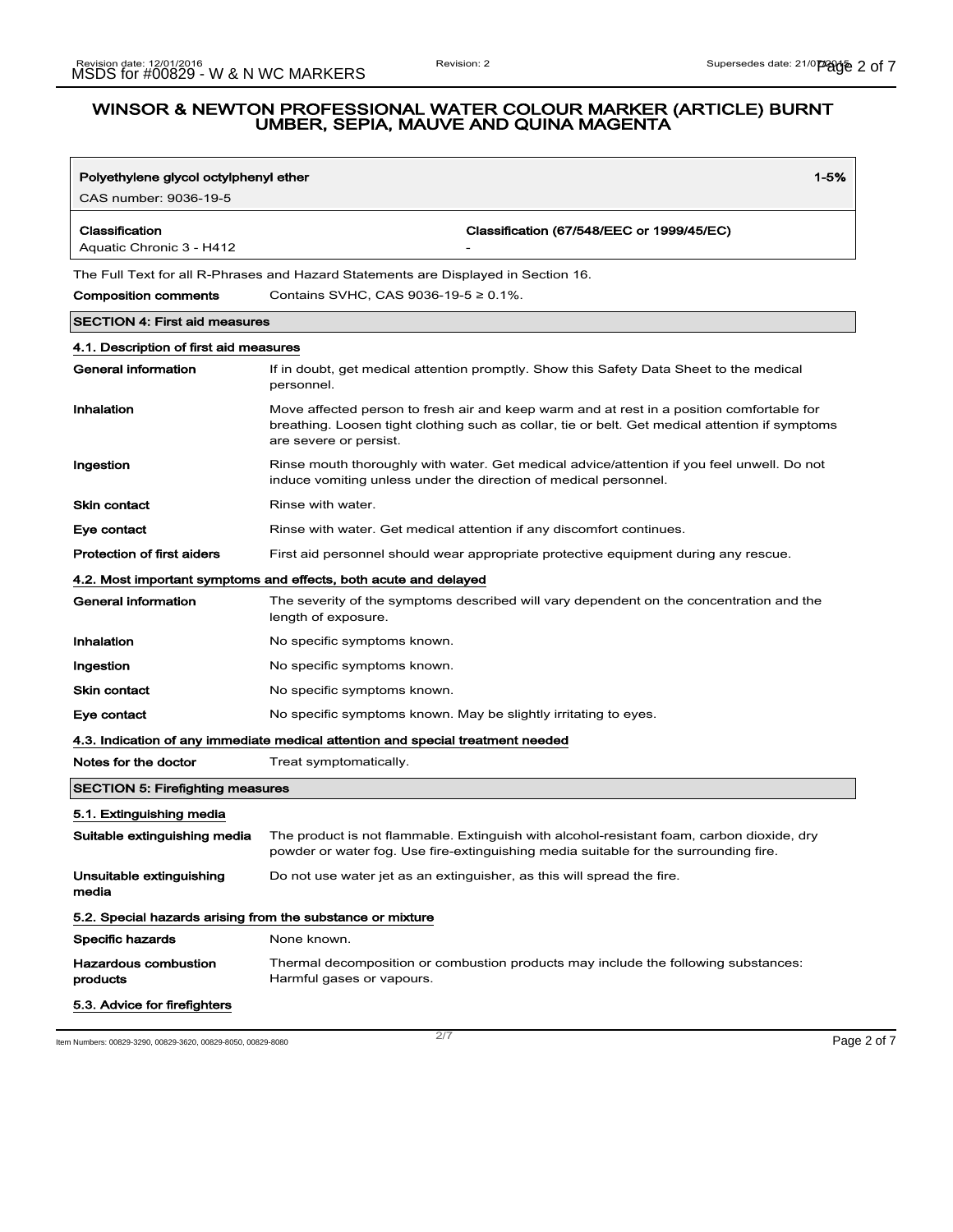| Protective actions during<br>firefighting                                | Avoid breathing fire gases or vapours. Evacuate area. Cool containers exposed to heat with<br>water spray and remove them from the fire area if it can be done without risk. Cool containers<br>exposed to flames with water until well after the fire is out. If a leak or spill has not ignited, use<br>water spray to disperse vapours and protect men stopping the leak. |  |
|--------------------------------------------------------------------------|------------------------------------------------------------------------------------------------------------------------------------------------------------------------------------------------------------------------------------------------------------------------------------------------------------------------------------------------------------------------------|--|
| Special protective equipment<br>for firefighters                         | Wear positive-pressure self-contained breathing apparatus (SCBA) and appropriate protective<br>clothing. Firefighter's clothing conforming to European standard EN469 (including helmets,<br>protective boots and gloves) will provide a basic level of protection for chemical incidents.                                                                                   |  |
| <b>SECTION 6: Accidental release measures</b>                            |                                                                                                                                                                                                                                                                                                                                                                              |  |
| 6.1. Personal precautions, protective equipment and emergency procedures |                                                                                                                                                                                                                                                                                                                                                                              |  |
| <b>Personal precautions</b>                                              | Wear protective clothing as described in Section 8 of this safety data sheet. No action shall be<br>taken without appropriate training or involving any personal risk.                                                                                                                                                                                                       |  |
| 6.2. Environmental precautions                                           |                                                                                                                                                                                                                                                                                                                                                                              |  |
| <b>Environmental precautions</b>                                         | Avoid discharge into drains or watercourses or onto the ground.                                                                                                                                                                                                                                                                                                              |  |
| 6.3. Methods and material for containment and cleaning up                |                                                                                                                                                                                                                                                                                                                                                                              |  |
| Methods for cleaning up                                                  | Wear protective clothing as described in Section 8 of this safety data sheet. Clear up spills<br>immediately and dispose of waste safely. Flush contaminated area with plenty of water. Wash<br>thoroughly after dealing with a spillage. For waste disposal, see Section 13.                                                                                                |  |
| 6.4. Reference to other sections                                         |                                                                                                                                                                                                                                                                                                                                                                              |  |
| Reference to other sections                                              | For personal protection, see Section 8. See Section 11 for additional information on health<br>hazards. See Section 12 for additional information on ecological hazards. For waste disposal,<br>see Section 13.                                                                                                                                                              |  |
| <b>SECTION 7: Handling and storage</b>                                   |                                                                                                                                                                                                                                                                                                                                                                              |  |
| 7.1. Precautions for safe handling                                       |                                                                                                                                                                                                                                                                                                                                                                              |  |
| Usage precautions                                                        | Read and follow manufacturer's recommendations. Wear protective clothing as described in<br>Section 8 of this safety data sheet. Keep away from food, drink and animal feeding stuffs.                                                                                                                                                                                       |  |
| Advice on general<br>occupational hygiene                                | Wash promptly if skin becomes contaminated. Take off contaminated clothing. Wash<br>contaminated clothing before reuse.                                                                                                                                                                                                                                                      |  |
|                                                                          | 7.2. Conditions for safe storage, including any incompatibilities                                                                                                                                                                                                                                                                                                            |  |
| Storage precautions                                                      | Keep out of the reach of children. Keep away from food, drink and animal feeding stuffs. Keep<br>only in the original container. Keep container tightly closed, in a cool, well ventilated place.<br>Keep containers upright. Protect containers from damage.                                                                                                                |  |
| Storage class                                                            | Unspecified storage.                                                                                                                                                                                                                                                                                                                                                         |  |
| 7.3. Specific end use(s)                                                 |                                                                                                                                                                                                                                                                                                                                                                              |  |
| Specific end use(s)                                                      | The identified uses for this product are detailed in Section 1.2.                                                                                                                                                                                                                                                                                                            |  |
| <b>SECTION 8: Exposure Controls/personal protection</b>                  |                                                                                                                                                                                                                                                                                                                                                                              |  |
| 8.1. Control parameters                                                  |                                                                                                                                                                                                                                                                                                                                                                              |  |
| 8.2. Exposure controls                                                   |                                                                                                                                                                                                                                                                                                                                                                              |  |
| Appropriate engineering<br>controls                                      | Provide adequate ventilation.                                                                                                                                                                                                                                                                                                                                                |  |
| Eye/face protection                                                      | Avoid contact with eyes. Large Spillages: Eyewear complying with an approved standard<br>should be worn if a risk assessment indicates eye contact is possible.                                                                                                                                                                                                              |  |

Item Numbers: 00829-3290, 00829-3620, 00829-8050, 00829-8080  $3/7$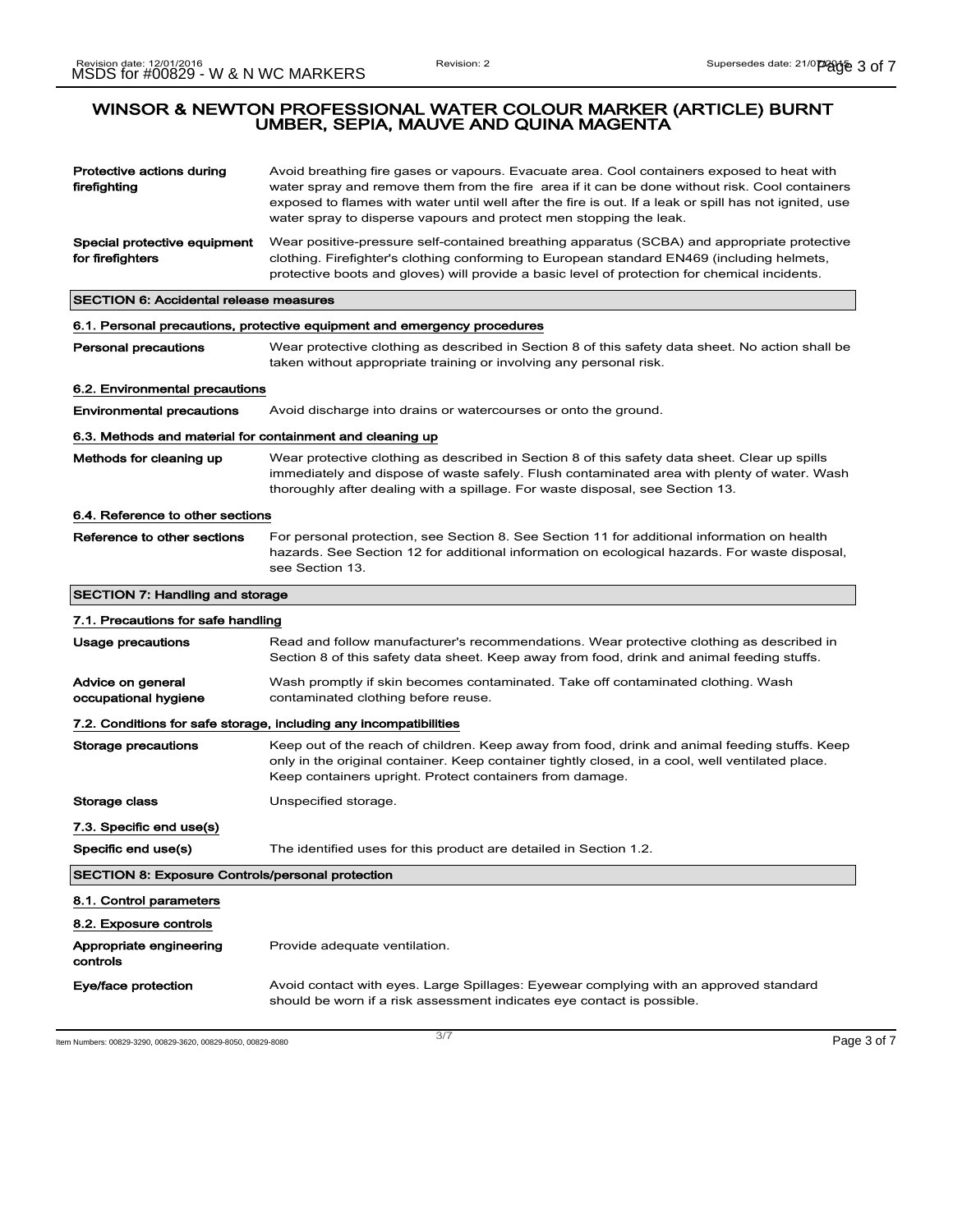| <b>Hand protection</b>                                              | No specific hand protection recommended.                                                                                                                                |  |
|---------------------------------------------------------------------|-------------------------------------------------------------------------------------------------------------------------------------------------------------------------|--|
| Hygiene measures                                                    | Wash hands thoroughly after handling. Do not eat, drink or smoke when using this product.<br>Wash contaminated clothing before reuse.                                   |  |
| <b>Respiratory protection</b>                                       | No specific recommendations. Provide adequate ventilation. Large Spillages: If ventilation is<br>inadequate, suitable respiratory protection must be worn.              |  |
| Environmental exposure<br>controls                                  | Keep container tightly sealed when not in use. Avoid release to the environment.                                                                                        |  |
| <b>SECTION 9: Physical and Chemical Properties</b>                  |                                                                                                                                                                         |  |
| 9.1. Information on basic physical and chemical properties          |                                                                                                                                                                         |  |
| Appearance                                                          | Pens                                                                                                                                                                    |  |
| Colour                                                              | Various colours.                                                                                                                                                        |  |
| 9.2. Other information                                              |                                                                                                                                                                         |  |
| <b>SECTION 10: Stability and reactivity</b>                         |                                                                                                                                                                         |  |
| 10.1. Reactivity                                                    |                                                                                                                                                                         |  |
| Reactivity                                                          | There are no known reactivity hazards associated with this product.                                                                                                     |  |
| 10.2. Chemical stability                                            |                                                                                                                                                                         |  |
| <b>Stability</b>                                                    | Stable at normal ambient temperatures and when used as recommended. Stable under the<br>prescribed storage conditions.                                                  |  |
| 10.3. Possibility of hazardous reactions                            |                                                                                                                                                                         |  |
| Possibility of hazardous<br>reactions                               | No potentially hazardous reactions known.                                                                                                                               |  |
| 10.4. Conditions to avoid                                           |                                                                                                                                                                         |  |
| Conditions to avoid                                                 | There are no known conditions that are likely to result in a hazardous situation.                                                                                       |  |
| 10.5. Incompatible materials                                        |                                                                                                                                                                         |  |
| <b>Materials to avoid</b>                                           | No specific material or group of materials is likely to react with the product to produce a<br>hazardous situation.                                                     |  |
| 10.6. Hazardous decomposition products                              |                                                                                                                                                                         |  |
| Hazardous decomposition<br>products                                 | Does not decompose when used and stored as recommended. Thermal decomposition or<br>combustion products may include the following substances: Harmful gases or vapours. |  |
| <b>SECTION 11: Toxicological information</b>                        |                                                                                                                                                                         |  |
| 11.1. Information on toxicological effects                          |                                                                                                                                                                         |  |
| Acute toxicity - oral<br>Notes (oral LD <sub>50</sub> )             | Based on available data the classification criteria are not met.                                                                                                        |  |
| Acute toxicity - dermal<br>Notes (dermal LD <sub>50</sub> )         | Based on available data the classification criteria are not met.                                                                                                        |  |
| Acute toxicity - inhalation<br>Notes (inhalation LC <sub>50</sub> ) | Based on available data the classification criteria are not met.                                                                                                        |  |
| Skin corrosion/irritation<br>Animal data                            | Based on available data the classification criteria are not met.                                                                                                        |  |

Item Numbers: 00829-3290, 00829-3620, 00829-8050, 00829-8080 Page 4 of 7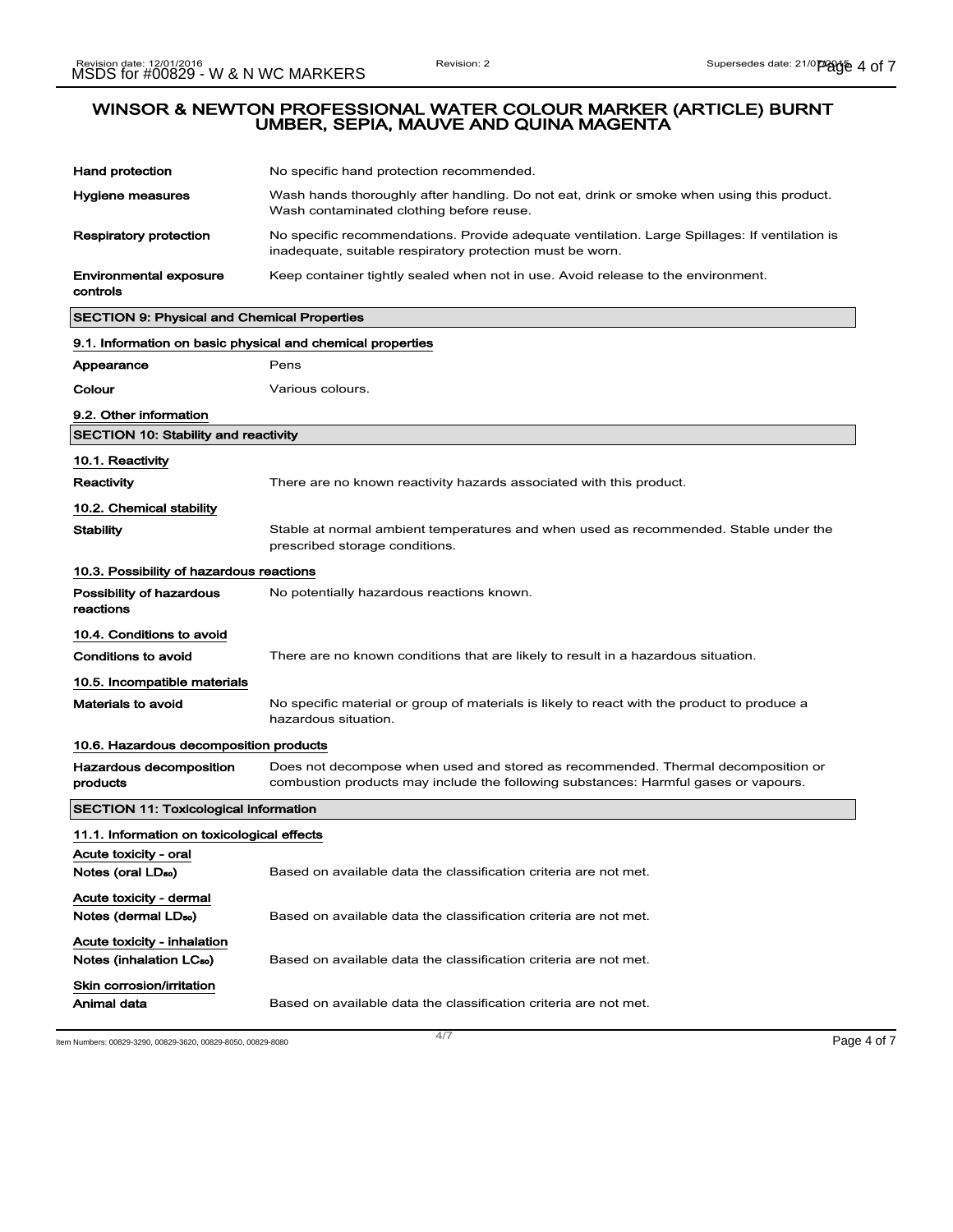| Serious eye damage/irritation                              |                                                                                                                                    |  |
|------------------------------------------------------------|------------------------------------------------------------------------------------------------------------------------------------|--|
| Serious eye damage/irritation                              | Based on available data the classification criteria are not met.                                                                   |  |
| Respiratory sensitisation<br>Respiratory sensitisation     | Based on available data the classification criteria are not met.                                                                   |  |
| <b>Skin sensitisation</b><br><b>Skin sensitisation</b>     | Based on available data the classification criteria are not met.                                                                   |  |
| Germ cell mutagenicity<br>Genotoxicity - in vitro          | Based on available data the classification criteria are not met.                                                                   |  |
| Carcinogenicity<br>Carcinogenicity                         | Based on available data the classification criteria are not met.                                                                   |  |
| <b>IARC carcinogenicity</b>                                | None of the ingredients are listed or exempt.                                                                                      |  |
| Reproductive toxicity<br>Reproductive toxicity - fertility | Based on available data the classification criteria are not met.                                                                   |  |
| Reproductive toxicity -<br>development                     | Based on available data the classification criteria are not met.                                                                   |  |
| Specific target organ toxicity - single exposure           |                                                                                                                                    |  |
| STOT - single exposure                                     | Not classified as a specific target organ toxicant after a single exposure.                                                        |  |
| Specific target organ toxicity - repeated exposure         |                                                                                                                                    |  |
| STOT - repeated exposure                                   | Not classified as a specific target organ toxicant after repeated exposure.                                                        |  |
| <b>Aspiration hazard</b><br>Aspiration hazard              | Based on available data the classification criteria are not met.                                                                   |  |
| General information                                        | The severity of the symptoms described will vary dependent on the concentration and the<br>length of exposure.                     |  |
| Inhalation                                                 | No specific symptoms known.                                                                                                        |  |
| Ingestion                                                  | No specific symptoms known.                                                                                                        |  |
| Skin contact                                               | No specific symptoms known.                                                                                                        |  |
| Eye contact                                                | No specific symptoms known.                                                                                                        |  |
| Target organs                                              | No specific target organs known.                                                                                                   |  |
| <b>SECTION 12: Ecological Information</b>                  |                                                                                                                                    |  |
| Ecotoxicity                                                | Not regarded as dangerous for the environment. However, large or frequent spills may have<br>hazardous effects on the environment. |  |
| 12.1. Toxicity                                             |                                                                                                                                    |  |
| <b>Toxicity</b>                                            | Based on available data the classification criteria are not met.                                                                   |  |
| 12.2. Persistence and degradability                        |                                                                                                                                    |  |
|                                                            | <b>Persistence and degradability</b> The degradability of the product is not known.                                                |  |
| 12.3. Bioaccumulative potential                            |                                                                                                                                    |  |
| Bioaccumulative potential                                  | No data available on bioaccumulation.                                                                                              |  |

Item Numbers: 00829-3290, 00829-3620, 00829-8050, 00829-8080 Page 5 of 7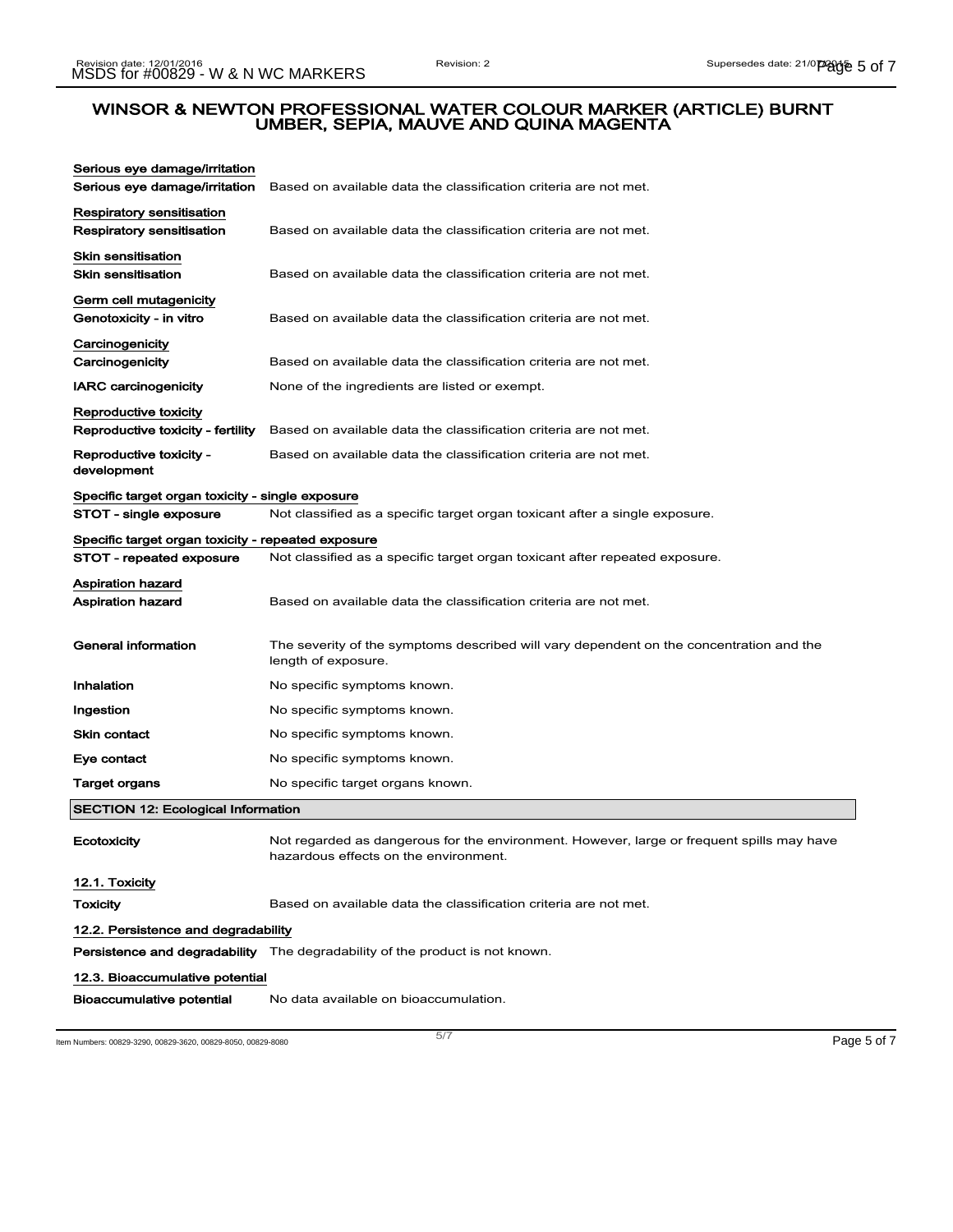| 12.4. Mobility in soil                                                                                |                                                                                                                                                                                                                                                                                                                                                                                                                                                                                                                           |  |  |
|-------------------------------------------------------------------------------------------------------|---------------------------------------------------------------------------------------------------------------------------------------------------------------------------------------------------------------------------------------------------------------------------------------------------------------------------------------------------------------------------------------------------------------------------------------------------------------------------------------------------------------------------|--|--|
| <b>Mobility</b>                                                                                       | No data available.                                                                                                                                                                                                                                                                                                                                                                                                                                                                                                        |  |  |
| 12.5. Results of PBT and vPvB assessment                                                              |                                                                                                                                                                                                                                                                                                                                                                                                                                                                                                                           |  |  |
| 12.6. Other adverse effects                                                                           |                                                                                                                                                                                                                                                                                                                                                                                                                                                                                                                           |  |  |
| Other adverse effects                                                                                 | None known.                                                                                                                                                                                                                                                                                                                                                                                                                                                                                                               |  |  |
| <b>SECTION 13: Disposal considerations</b>                                                            |                                                                                                                                                                                                                                                                                                                                                                                                                                                                                                                           |  |  |
| 13.1. Waste treatment methods                                                                         |                                                                                                                                                                                                                                                                                                                                                                                                                                                                                                                           |  |  |
| <b>General information</b>                                                                            | The generation of waste should be minimised or avoided wherever possible. Reuse or recycle<br>products wherever possible. This material and its container must be disposed of in a safe<br>way. When handling waste, the safety precautions applying to handling of the product should<br>be considered. Care should be taken when handling emptied containers that have not been<br>thoroughly cleaned or rinsed out. Empty containers or liners may retain some product<br>residues and hence be potentially hazardous. |  |  |
| Disposal methods                                                                                      | Dispose of waste to licensed waste disposal site in accordance with the requirements of the<br>local Waste Disposal Authority.                                                                                                                                                                                                                                                                                                                                                                                            |  |  |
| Waste class                                                                                           | 08 01 12 waste paint and varnish other than those mentioned in 08 01 11                                                                                                                                                                                                                                                                                                                                                                                                                                                   |  |  |
| <b>SECTION 14: Transport information</b>                                                              |                                                                                                                                                                                                                                                                                                                                                                                                                                                                                                                           |  |  |
| General                                                                                               | The product is not covered by international regulations on the transport of dangerous goods<br>(IMDG, IATA, ADR/RID).                                                                                                                                                                                                                                                                                                                                                                                                     |  |  |
| 14.1. UN number                                                                                       |                                                                                                                                                                                                                                                                                                                                                                                                                                                                                                                           |  |  |
| Not applicable.                                                                                       |                                                                                                                                                                                                                                                                                                                                                                                                                                                                                                                           |  |  |
| 14.2. UN proper shipping name                                                                         |                                                                                                                                                                                                                                                                                                                                                                                                                                                                                                                           |  |  |
| Not applicable.                                                                                       |                                                                                                                                                                                                                                                                                                                                                                                                                                                                                                                           |  |  |
| 14.3. Transport hazard class(es)                                                                      |                                                                                                                                                                                                                                                                                                                                                                                                                                                                                                                           |  |  |
| No transport warning sign required.                                                                   |                                                                                                                                                                                                                                                                                                                                                                                                                                                                                                                           |  |  |
| 14.4. Packing group                                                                                   |                                                                                                                                                                                                                                                                                                                                                                                                                                                                                                                           |  |  |
| Not applicable.                                                                                       |                                                                                                                                                                                                                                                                                                                                                                                                                                                                                                                           |  |  |
| 14.5. Environmental hazards                                                                           |                                                                                                                                                                                                                                                                                                                                                                                                                                                                                                                           |  |  |
| No.                                                                                                   | Environmentally hazardous substance/marine pollutant                                                                                                                                                                                                                                                                                                                                                                                                                                                                      |  |  |
| 14.6. Special precautions for user                                                                    |                                                                                                                                                                                                                                                                                                                                                                                                                                                                                                                           |  |  |
| Not applicable.                                                                                       |                                                                                                                                                                                                                                                                                                                                                                                                                                                                                                                           |  |  |
|                                                                                                       | 14.7. Transport in bulk according to Annex II of MARPOL73/78 and the IBC Code                                                                                                                                                                                                                                                                                                                                                                                                                                             |  |  |
| <b>Transport in bulk according to</b> Not applicable.<br>Annex II of MARPOL 73/78<br>and the IBC Code |                                                                                                                                                                                                                                                                                                                                                                                                                                                                                                                           |  |  |
| <b>SECTION 15: Regulatory information</b>                                                             |                                                                                                                                                                                                                                                                                                                                                                                                                                                                                                                           |  |  |
|                                                                                                       | 15.1. Safety, health and environmental regulations/legislation specific for the substance or mixture                                                                                                                                                                                                                                                                                                                                                                                                                      |  |  |
|                                                                                                       |                                                                                                                                                                                                                                                                                                                                                                                                                                                                                                                           |  |  |
|                                                                                                       | 6/7                                                                                                                                                                                                                                                                                                                                                                                                                                                                                                                       |  |  |
| Item Numbers: 00829-3290, 00829-3620, 00829-8050, 00829-8080                                          | Page 6 of 7                                                                                                                                                                                                                                                                                                                                                                                                                                                                                                               |  |  |